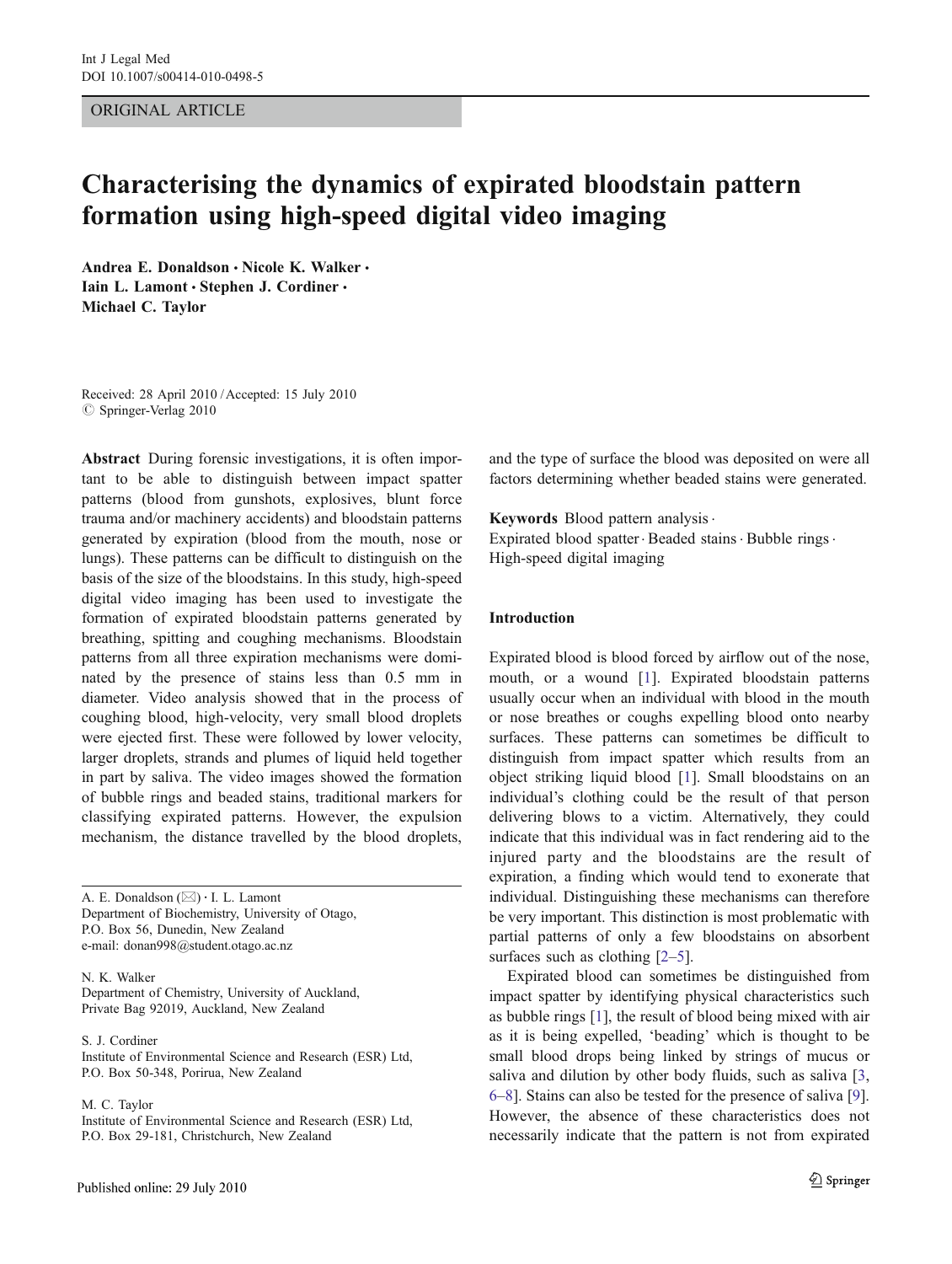blood [7, 8]. Recently high-speed video images have been produced showing the formation of a wide range of bloodstain patterns, including expirated patterns [10]. These images of expirated blood show a person in a standing position gently breath-expelling blood from the mouth and coughing blood from inside the mouth.

In this study, we explore the mechanism of the expiration of blood using a high-speed digital video camera. Images were captured of mouth expiration using coughing, spitting and breathing mechanisms. The appearance of the resulting bloodstain patterns as well as the distance that expirated blood droplets travelled, has been considered.

# Methods and materials

Expirated bloodstains were produced by a volunteer participant transferring between 1 and 5 mL of blood into the mouth and then expelling it towards a target surface. Three mouth-expiratory mechanisms; coughing, spitting and breathing, were used. Blood was collected in 5-mL K<sub>2</sub>EDTA (potassium ethylene diamine tetraacetic acid) treated vacutainer blood tubes (Becton-Dickinson), warmed to 37°C prior to use and used within 48 h of collection.

In the coughing experiments, blood was placed into the back of the mouth until the gag reflex was almost triggered. The head was held as still as possible in a neutral position before the blood was then coughed. Fourteen experiments were performed using this method. Three involved a participant lying prone on the floor and the remainder involved the participant standing at distances of 300 mm to1 m from a cardboard target. Two of the prone experiments involved a second participant who was kneeling approximately 300 mm away from the first in a position designed to replicate an individual seeking to render aid to a victim. The target surfaces used in the coughing experiments were white cardboard, white cotton lab coat fabric and white fabric Tyvex® (DuPont™, China) overalls.

Three experiments were performed using a spitting mechanism. In the spitting experiments blood was placed into the middle of the mouth. The head was again held in neutral position before blood was spat out through pursed lips. Two experiments involved the participant being prone and one involved the participant standing. In the standing experiment the participant was approximately 150 mm from the cardboard target. The prone experiments involved a second participant 300 mm from the first in a kneeling position.

Two experiments were undertaken using gentle breathing as an expiration mechanism. For both experiments the participant was standing. In the first experiment, the participant dripped approximately 1 mL of blood externally down the nose and upper lip before breathing normally with a very slightly opened mouth. In the second experiment, the

participant put 1 mL of blood into the mouth and gently breathed out the blood onto a white cardboard target placed approximately 150 mm away.

Digital video images of each experiment were collected using a Photron SA1 high-speed digital video camera. These images, along with the various target surfaces, were then examined. In each experiment the expirated droplets were observed in flight, and the size, shape, and distribution of the bloodstains in the resulting pattern were analysed. An area of 100 mm×100 mm on the target surface was selected to determine the average size distribution of the bloodstains. Calculation of the size of an individual bloodstain was done by placing a transparent metric ruler over the stain and measuring its diameter.

Lighting for the high-speed imaging was achieved with two 2,000-W and one 1,000-W quartz halogen lamps. A 55-mm Nikkor lens was used for experiments involving the standing participant. When the participant was prone, a 28-mm Nikkor lens was used to give a wider field of view. Apertures between f4 and f11 were used depending on the available light at the shutter speed chosen to minimise motion blur (50–100 μsec).

# **Results**

# Coughing experiments

In each of the coughed-expirated blood experiments, blood droplets were observed to leave the mouth in a particular sequence. Tiny mist-like droplets (generally <1 mm in diameter) were expelled first followed by larger droplets (generally >1 mm in diameter) and strands of liquid, travelling more slowly. The tiny mist-like droplets were projected out of the mouth in a cone shape, and in an upward and forward direction. The slower strands and droplets were projected forward out of the middle and top of the mouth. Some of these impacted on the front teeth causing tumbling droplets which continued to spin and rotate in flight. The strands appeared to form 'plumes' (very long, thick, strands) after they had made contact with the front teeth and lips (Fig. 1).

The formation of these 'plumes' is probably due to the presence of salivary mucin proteins. Salivary mucin proteins are known to contribute greatly to the viscoelastic nature of saliva as well as provide lubrication, prevent mechanical damage, protect efficiently against viral and bacterial infections, and promote the clearance of external pollutants [11].

The video images showed that the greater the volume of blood expelled, the more plumes were produced and the greater their length and apparent viscosity. The video images also showed that it was the formation of these plumes that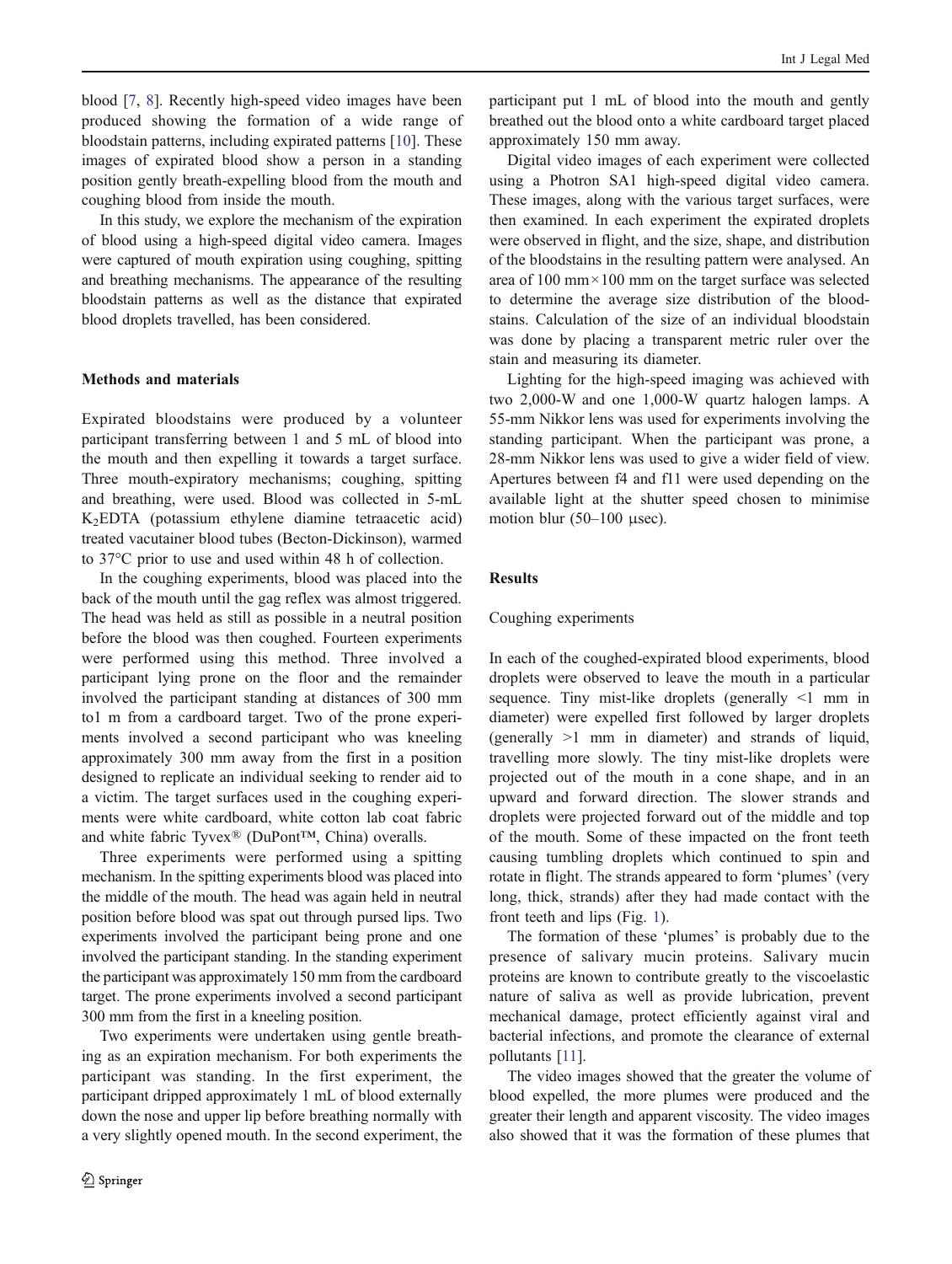

Fig. 1 Plumes attached to front teeth and bottom lip from 3 mL of coughed blood

caused beaded bloodstains to be seen on the target surface (Fig. 2). Once plumes detached from the front teeth they began to fragment creating small droplets which resulted in 1–2-mm-sized circular stains. If a plume impacted the target surface before this process was completed, blood droplets linked by a salivary strand created beaded stains.

The formation of these beaded stains was observed mainly on the smooth non-porous cardboard target (Fig. 2), and they were comparable in appearance to the photographs of expirated stains published and described in the literature [3, 7] as "strings of mucus linking small blood spots".

The distance of the target was also an important factor in the formation of beaded stains. No beaded stains were seen on the vertical cardboard targets when the participant was greater than 300 mm away. This finding suggests that the beaded stains are only a feature of expirated bloodstain patterns if the person who produced the expirated blood is relatively close.

Observation of blood droplets impacting the target surface throughout the coughing experiments showed that air

 $\mathbf b$ F

Fig. 2 A series of images showing the formation of beaded stains. Four millilitres of blood was coughed from a standing position onto a cardboard surface from 300 mm. The five images (a–e) are a series of still shots taken from the video demonstrating the process of beaded stains being produced from expirated plumes. The sixth image (f) is a close up of a beaded stain, (arrowed) and bubble rings (circled)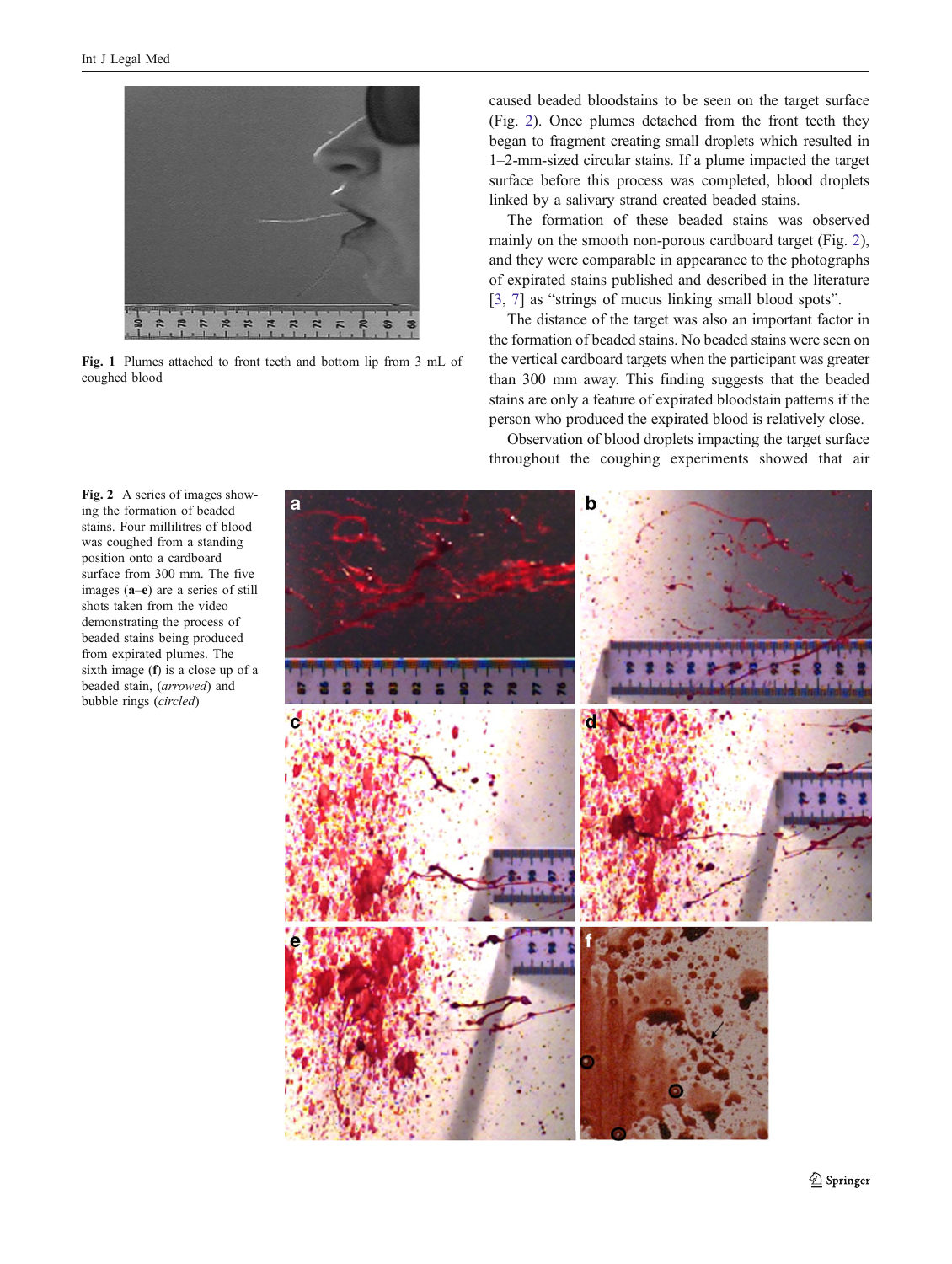

Fig. 3 The size distribution of expirated bloodstains on cardboard and Tyvex fabric for a source to target distance of 300 mm

bubbles that were contained within a droplet frequently divided into smaller air bubbles before bursting and leaving a clear area in the centre of the droplet, creating the bubblering characteristic that has been described in the literature [3, 7] and can be seen in Fig. 2f. This bubble-ring characteristic was more frequently observed on the non-absorbent cardboard and was only occasionally seen on the absorbent fabric in the coughing experiments. It appeared that distance was not a variable in the formation of this feature.

Pale-coloured bloodstains indicative of dilution by saliva were also produced in the coughing experiments and were clearly visible on both the fabric and cardboard. However, this was quite variable with some blood stains a uniform dark red in colour suggesting little or no dilution. This finding suggests that the blood was not in the participant's mouth long enough to mix uniformly with saliva as could be the case if a person was bleeding into the airways and coughing up blood.

Coughed bloodstains on both target surfaces were generally 0.5 mm or less in diameter (Fig. 3 and 4). This is consistent with case studies [2–4] and previous research [7, 8]. Larger bloodstains, 2 mm or greater in diameter, were also present but only in low numbers.

Expiration patterns produced by coughing extended up to 137 cm by 175 cm in area, for a source to target distance of 1 m. During the coughing experiments it was noted that blood drops were projected horizontally up to 175 cm from the mouth of the prone participant.

# Spitting experiments

All experiments involving the spitting of blood showed that the tongue and lips played a major role in the ejection of

blood. The video images showed that tiny mist-like blood droplets were produced in one of two ways; either the droplets were formed by blood being projected off the lips and/or tongue (Fig. 5b), or blood droplets were formed from a forward-moving sheet of fluid (Fig. 5a) which fragmented and eventually dispersed once the air pressure behind the fluid (from the force of spitting) overcame the cohesive forces within the blood.

The volume of blood present in the participant's mouth determined whether the tiny mist-like droplets were caused by being projected off the lips or by the forward-moving sheet of fluid. For larger volumes (e.g. 3–4 mL), the tiny mist-like droplets appeared to be mainly produced from the fluid sheet. In smaller volumes (e.g. 1–2 mL), the fluid sheet was not as prominent and it appeared that the mistlike droplets were caused by air rushing over the surface of the fluid in the mouth and lips. The spitting experiments produced bloodstains of a similar range of sizes as those for coughing, with most stains being less than 0.5 mm in diameter. Expiration patterns produced by spitting extended up to 100 cm by 110 cm in area for a source to target distance of 300 mm.

#### Breathing experiments

The breathing experiments indicated that the only distinctive physical characteristic observed in the resulting expirated



Fig. 4 Typical expirated bloodstain patterns generated on cardboard (a) and cotton fabric (b). Five millilitres of blood was coughed from a standing position onto cardboard and cotton fabric surfaces from 300 mm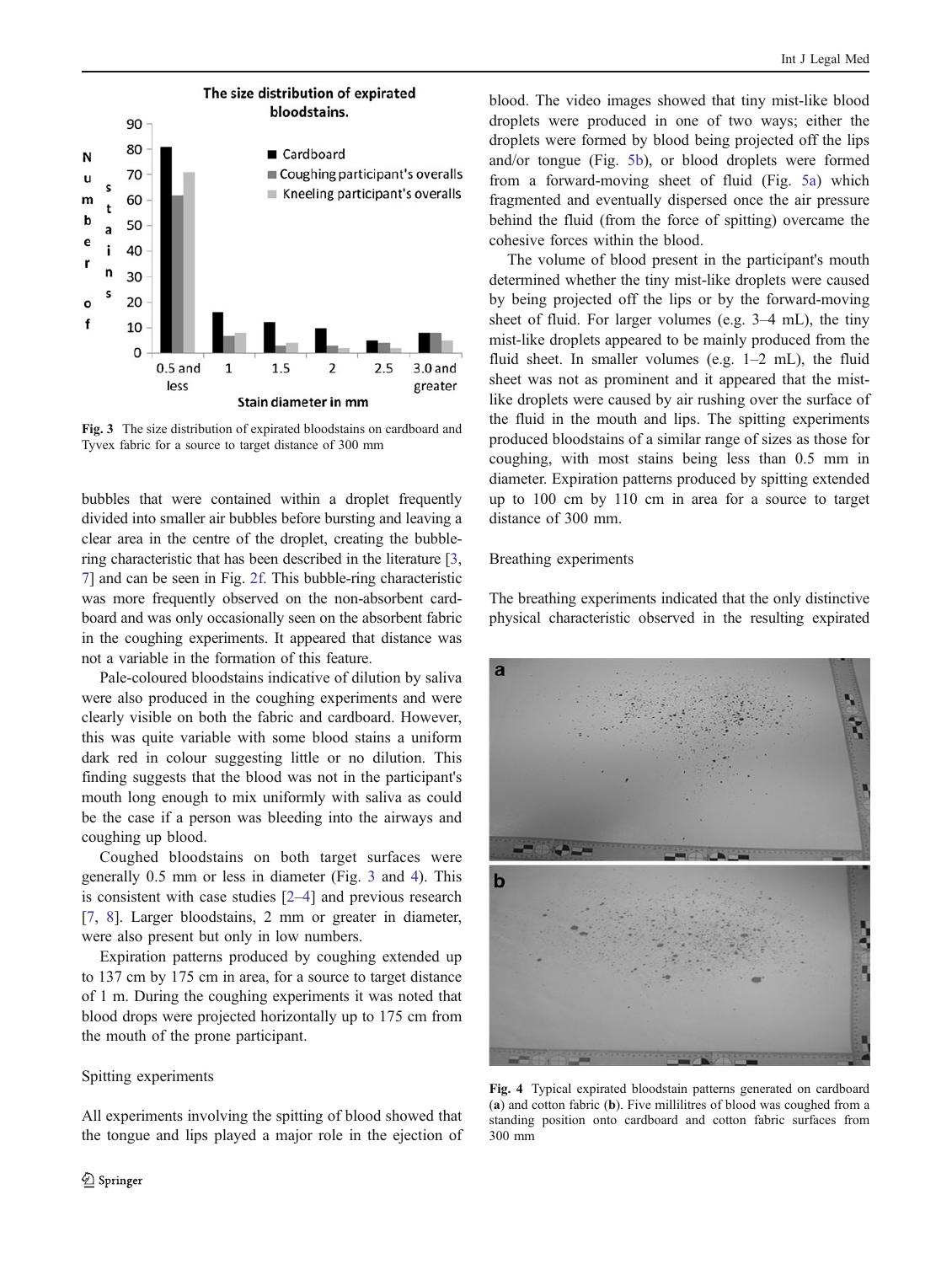Fig. 5 Formation of tiny mistlike stains. a Four millilitres of blood was expelled while the participant was prone. The formation of the fluid sheet is evident. b One millilitre of blood expelled while the participant was prone. The presence of the tiny mist-like droplets are indicated by arrows in a and b



blood patterns was the presence of bubble rings; no beading or dilution was seen (Fig. 6). However, bubble rings were only observed in larger bloodstains (>3 mm in diameter). The breathing experiments produced bloodstains of a similar range of sizes as those for coughing and spitting, with most stains being less than 0.5 mm in diameter. Expiration patterns produced by breathing extended up to 60 cm by 80 cm in area for a source to target distances of 300 mm.

## Discussion

Forensic investigators study the shapes, sizes and locations of bloodstains in order to interpret the events that give rise to their origin. Medical findings about injuries can be used to complement these interpretations especially for suspected expirated blood. MacDonell [12] claimed that the recognition



Fig. 6 Breath-expirated bloodstain pattern. One millilitre of blood was dripped down the nose and top lip while the participant breathed normally with a slightly opened mouth, spraying the blood onto the cardboard target 150 mm away. The presence of tiny mist-like droplets are indicated by arrows

of expirated bloodstain patterns is not difficult and that if the victim has no blood in their nasal or oral orifices then it is impossible for blood to have been expirated from either source. However, cases where the victim is not found, where body decomposition is beyond a medical examination or where only partial patterns of a few bloodstains on absorbent surfaces such as clothing items are available, it is important for analysts to know the extent to which conclusions can be drawn from the bloodstain pattern alone. To this end, finding characteristic features of such patterns and their genesis during pattern formation is essential to reliable conclusions.

The high-speed digital video analysis confirms that the physical characteristics described in the literature, such as beaded stains and bubble rings [3, 7], are produced in the expiration process and are therefore useful characteristics for the identification of expirated blood from the mouth. Some caution is required with respect to beaded stains and their interpretation. These stains were not always present and generally only occurred when the target surface was within 300 mm of the source. They were mainly observed on smooth non-porous surfaces. The fact that beaded stains were rarely observed on the fabric surfaces is probably the result of the absorbance of blood into the fabric breaking the thin strands of liquid linking the larger stains. Furthermore, the formation of strands is thermodynamically unfavourable which means they will tend to break up to favour the more preferred spherical droplet shape as was observed in video sequences in this study. However, a target surface distance of 300 mm was close enough that some of the blood strands did not have time to break up and so impacted the surface with the strand still intact, resulting in a beaded stain. These findings indicate that although beaded bloodstains can be used to help identify a mouthexpirated bloodstain pattern, they will only be seen if expiration of the blood is within close proximity to the target and generally on non-porous smooth surfaces. This study also showed that beaded stains and diluted bloodstains are unlikely to be present, if at all, in expirated patterns produced by gentle breathing of blood.